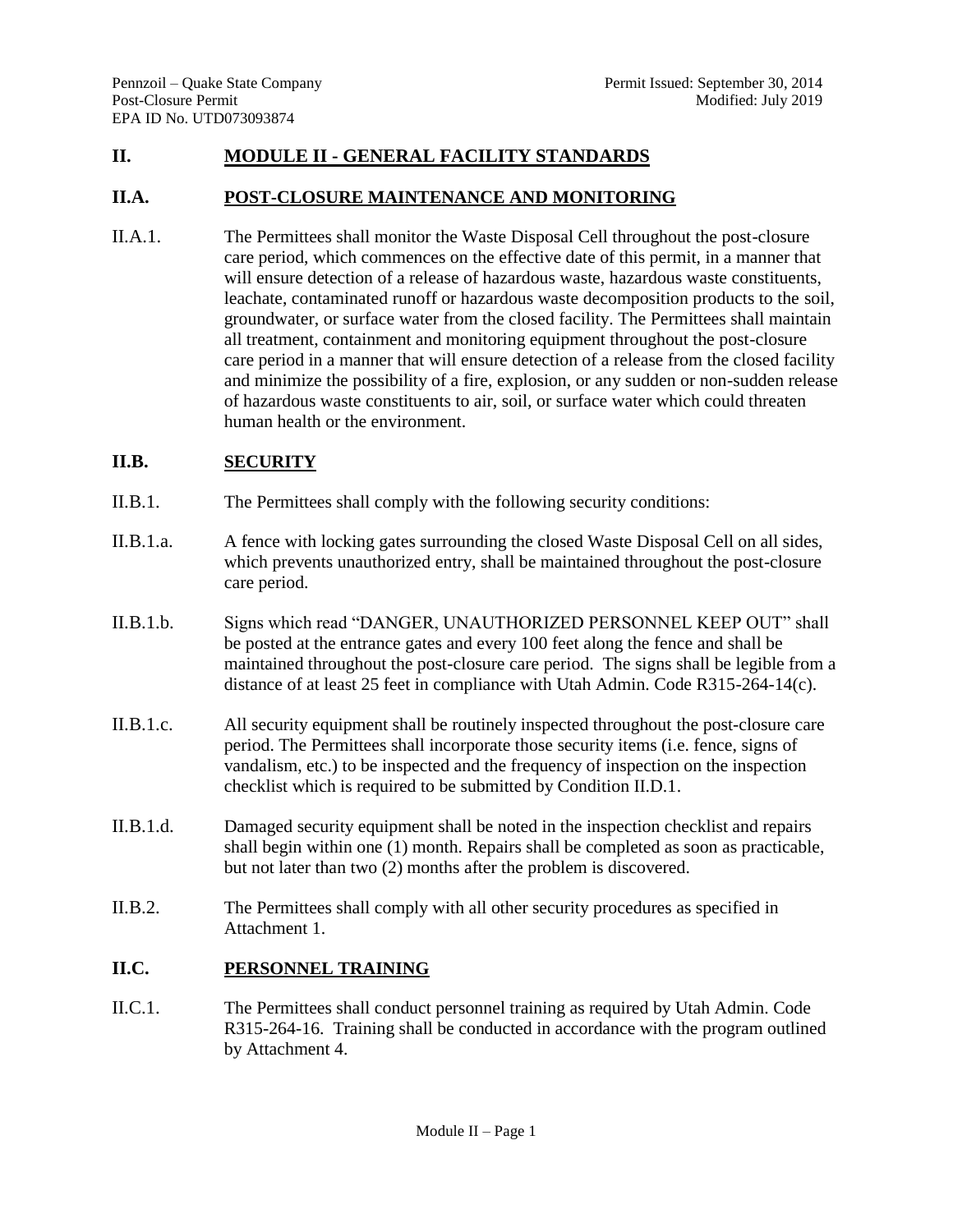- II.C.2. The Permittees shall maintain training documents and records as required by Utah Admin. Code R315-264-16(d) and (e), and shall record the type and amount of training received by each employee involved in hazardous waste management.
- II.C.3. New personnel working with the post-closure care and/or groundwater treatment and/or containment units shall complete the required personnel training within six (6) months of their hire date. These records shall indicate the type and amount of training received.

# **II.D. GENERAL INSPECTION REQUIREMENTS**

- II.D.1. The Permittees shall follow the inspection schedules as specified in Attachment 2.
- II.D.2. Upon discovering any deterioration or malfunction that may result in a threat to human health or the environment, the Permittees shall remedy said threat as required by Utah Admin. Code R315-264-15(c) within one (1) month. If the remedy requires more time, the Permittees shall submit to the Director, before the expiration of the one (1) month period, a proposed time schedule for correcting the problem. Where a hazard is imminent or has already occurred, remedial action shall be taken immediately.
- II.D.3. Records of inspections shall be submitted to the Director and kept at the Division of Waste Management and Radiation Control offices, on the 2nd floor of the Multi-Agency State Office Building, 195 North 1950 West, Salt Lake City, Utah.
- II.D.4. Any problem which could endanger human health or the environment (tank rupture, dike failure, transportation spills, etc.) shall be corrected as soon as possible, but no later than the next working day from the time the problem is discovered.
- II.D.5. The Permittees shall inspect on a semi-annually basis all monitoring wells, extraction wells, and injection wells that are part of the groundwater monitoring system as specified below:
- II.D.5.a. Inspect for damage to the above ground casing;
- II.D.5.b. Inspect for damage to cement apron and assure that the annulus is properly sealed;
- II.D.5.c. If permanent, dedicated, pumps are used, verify proper operation;
- II.D.5.d. Check for visible damage and tampering to locks and monitoring well caps and;
- II.D.5.e. Insure that the wells are accessible and visible to all appropriate personnel.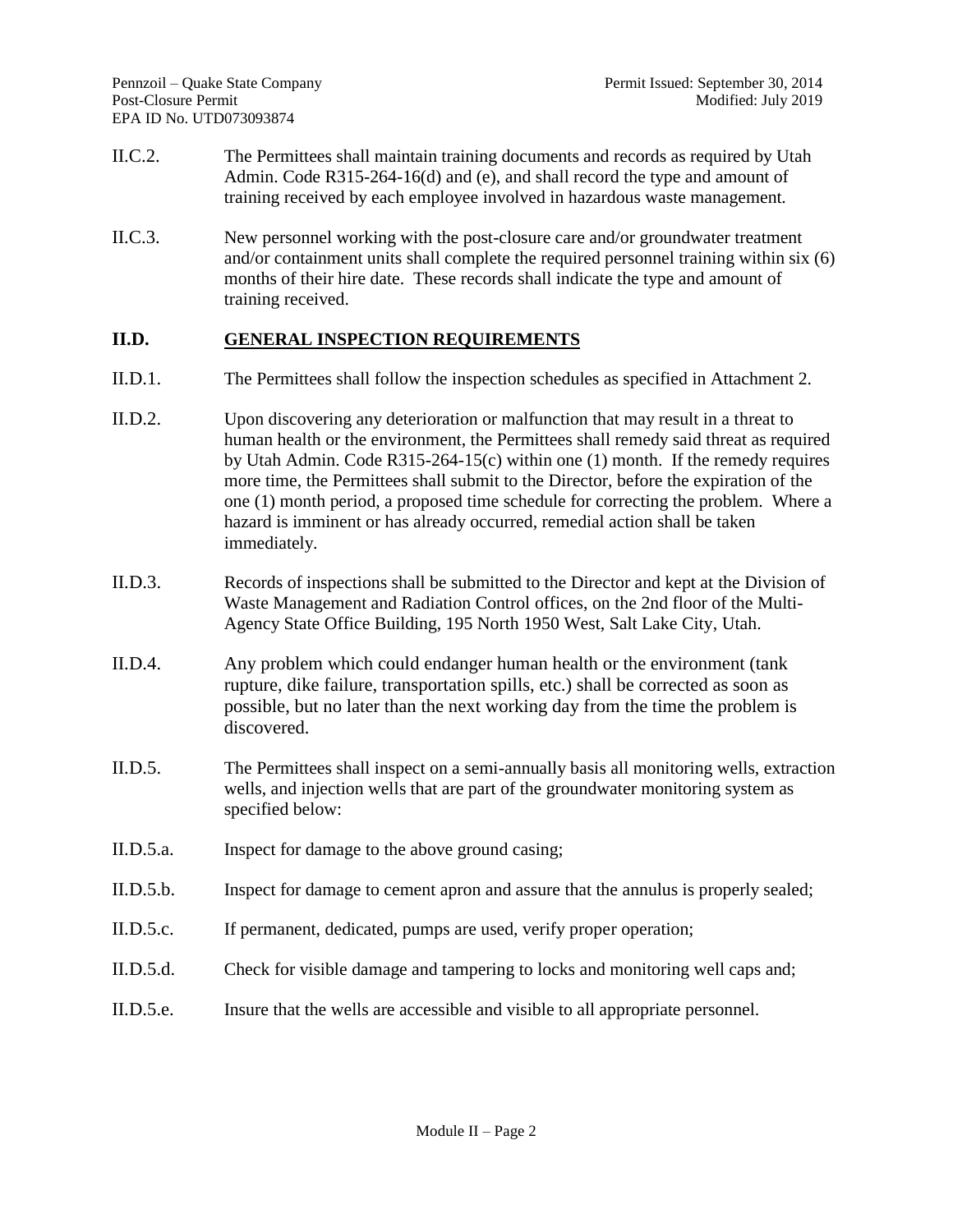#### **II.E. CONTINGENCY PLAN**

- II.E.1. Implementation of Plan. When dictated by the Contingency Plan, the Permittees shall immediately carry out the provisions of Attachment 3, and follow the emergency procedures described by Utah Admin. Code R315-264-56. The Permittees shall comply with Utah Admin. Code R315-9 in reporting releases to the Director.
- II.E.2. Copies of Plan. The Permittees shall comply with the requirements of Utah Admin. Code R315-264-53.
- II.E.3. Amendments to Plan. The Permittees shall review and immediately amend, if necessary, the contingency plan, as required by Utah Admin. Code R315-264-54.

### **II.F. RECORDKEEPING AND REPORTING**

II.F.1. The Permittees shall submit reports as required to the Director documenting post-closure monitoring activities and results from analyses of samples collected in compliance with closure and post-closure monitoring requirements. Copies of all appropriate records will be maintained at the Division of Waste Management and Radiation Control offices, on the 2nd floor of the Multi-Agency State Office Building, 195 North 1950 West, Salt Lake City, Utah.

### **II.G. FINANCIAL ASSURANCE FOR POST-CLOSURE CARE**

II.G.1. The Permittees shall maintain continuous compliance with Utah Admin. Code R315- 264-114 through 151.

### **II.H. COST ESTIMATES FOR THE FACILITY POST-CLOSURE CARE**

- II.H.1. The Permittees' post-closure cost estimate shall be prepared in accordance with Utah Admin. Code R315-264-144.
- II.H.2. Within ninety (90) days after the end of each Pennzoil Quaker State Company fiscal year, the Permittees shall adjust the post closure cost estimate for the WDC for inflation or submit a revised cost estimate and submit a copy of that adjusted post closure cost estimate to the Director. For each new hazardous waste management unit placed into operation, an updated closure/post closure cost estimate to the facility shall be prepared which includes the new unit, sixty (60) days prior to waste being placed on or into the new unit.
- II.H.3. The Permittees shall revise the post-closure cost estimate whenever there is a change in the facility's approved closure plan as required by Utah Admin. Code R315-264 140 through 151.
- II.H.4. When the post-closure permit is reissued, the cost of post-closure care will be extended for the duration of the permit, so that at all times the Permittees shall maintain sufficient funds to conduct 10 years of post-closure care.